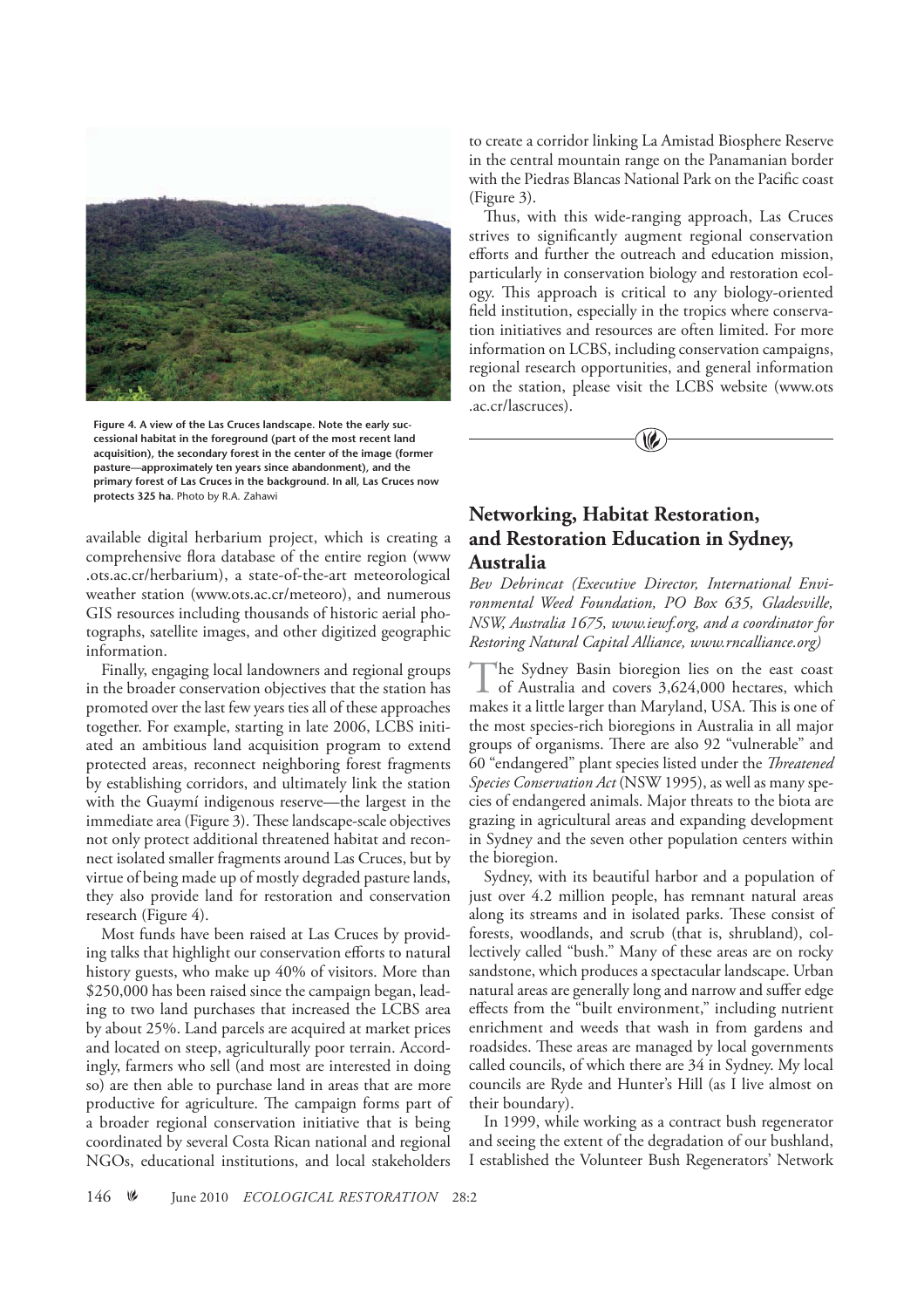

**Figure 1. We have been promoting the Habitat Network through a variety of interactive activities, including stalls at community events, such as the Moocooboola Fair in Boronia Park, Hunter's Hill (***pictured here***). Kids are attracted by our competition (and bring mum and dad with them) where they have to match birds and other animals to habitat. Answers are provided so everyone is a winner. Winners take home a native habitat plant to grow in their garden. Note the new Habitat Network logo visible in the display.** Photo by Bev Debrincat

in the Ryde council area. The purpose was to pull together all volunteers who were working quietly—and at that time were mostly without supervision or ecological training—to try to establish a bushcare program within our local council area. Our group applied for and won a grant from the Australian Government to fund the first part-time bushcare officer to organize volunteers in Ryde for a two-year period. This venture was so successful that our council took over funding this position and extended it to full time, and it has been running ever since.

I also saw a need to educate the wider community about environmental issues generally. With friends, I established the International Environmental Weed Foundation (IEWF), a nonprofit organization, in 2003. Our objective is to educate people about non-native invasive plants, their impacts, and control techniques.

In 2005, during a discussion of conservation issues, my friend Pepe, who runs a large orchid nursery in Ecuador, became excited and said that I must speak immediately to another friend of his in France—James Aronson—as our ideas were so closely aligned. James introduced me to the concept of restoring natural capital (RNC) (Aronson et al. 2007), which looks at the function of the whole landscape and works with local communities to find achievable and affordable ways to restore the goods and services that nature provides for the benefit of the environment, production systems, and the people.

From this meeting, our Foundation decided to expand its vision to act more holistically and pursue the restoration of degraded ecosystems and the natural capital they represent. We received a grant in mid-2008 to develop the RNC approach to urban restoration in Sydney. Our partners in



**Figure 2. Riverglade Reserve planting day on National Tree Day with an enthusiastic group of 75 volunteers—most of whom are members of the Habitat Network. This planting will provide an important link for small birds to travel from one bushland area to another.** Photo by Bev Debrincat

this project are the councils of Ryde and Hunter's Hill. We also have the support of the Field of Mars Environmental Education Centre and the Ryde–Hunter's Hill Flora and Fauna Preservation Society.

The first activities under the grant were to develop and run an RNC workshop. The workshop involves explaining RNC, showing practical examples of RNC projects happening around the world, helping attendees identify a "vision" for their local area, facilitating the identification of possible local projects to fulfill this vision, and then planning the first steps for either extending an existing project or creating a new project. In the latter part of 2008 we letterboxed target areas and had both councils promote the three planned workshops in the local newspapers. We ran these one-day workshops for small groups of 15–20 people, which allow effective communication and exchange of ideas—everyone has the opportunity to be heard. The participants (local residents) looked at aerial photos of their local area, determined what natural capital was being lost, and came up with appropriate and affordable actions that the community could undertake for its recovery.

The participants of these first workshops noted that they were rapidly losing small native birds from gardens around their homes and were unsure about the local native plants (what they are or how to grow them). This realization inspired the "Habitat Network" project. The vision for this project is to create a network of native habitats across our yards that will interconnect and extend to bushland in public parks and reserves. With that goal in mind, we set about building a network of interested people. We showed people, at all sorts of events, how to incorporate pockets of native vegetation into gardens to provide habitat (Figure 1). People and community groups are eager to participate once they learn how to build native habitat for birds in their own gardens.